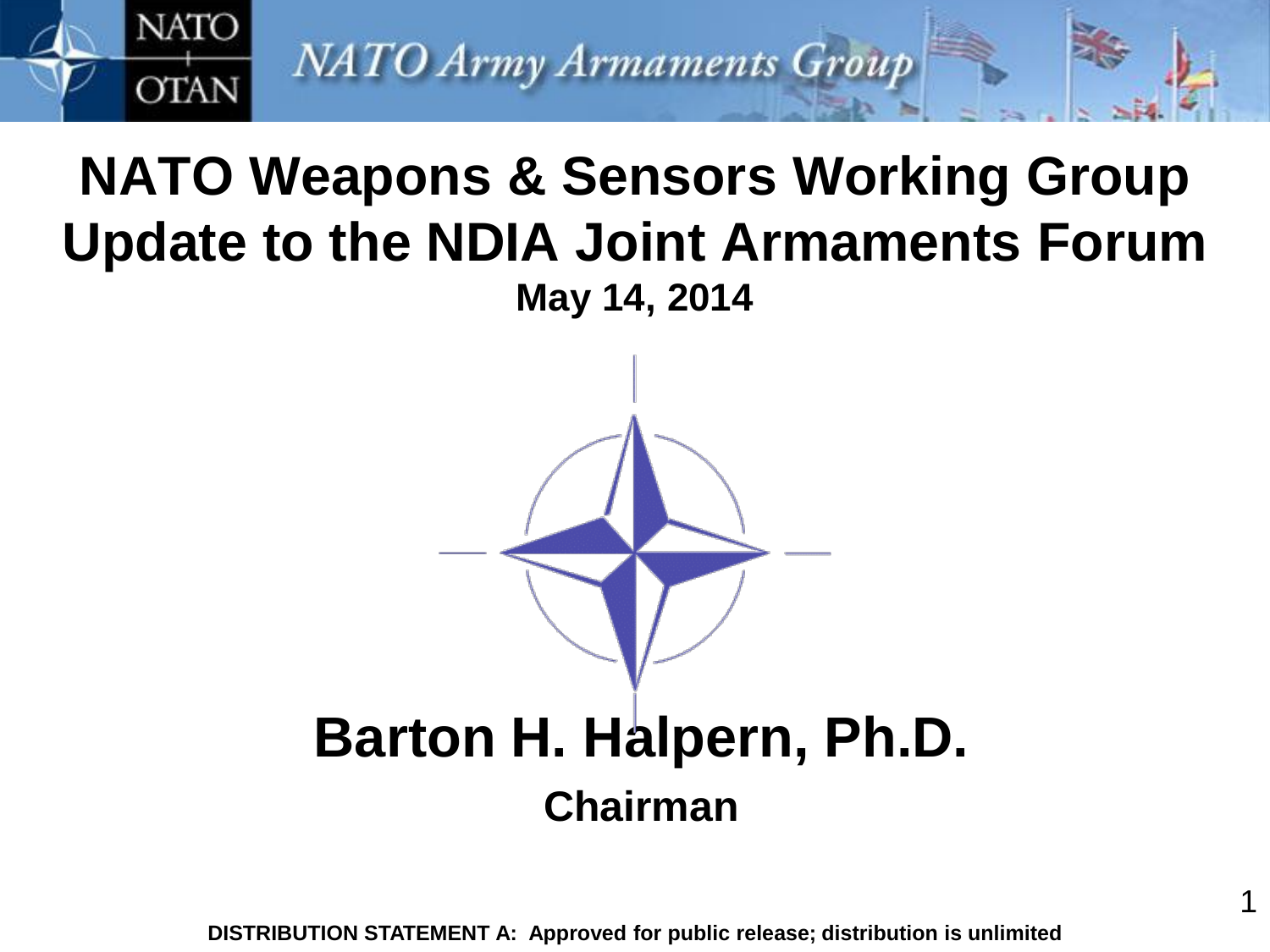### **For NATO Interoperability is the issue Based on 2011 Deployments**

**NATO Army Armaments Group** 

■ 42 Nations have forces in Afghanistan

**NATO** 

**OTAN** 

■ 25 of these are members of LCG DSS developing Dismounted Soldier capabilities.



• **Standardization: The development and implementation of concepts, doctrines, procedures and designs in order to achieve and maintain the compatibility, interchangeability or commonality which are necessary to attain the required level of interoperability, or to optimise the use of resources, in the fields of operations, materiel and administration**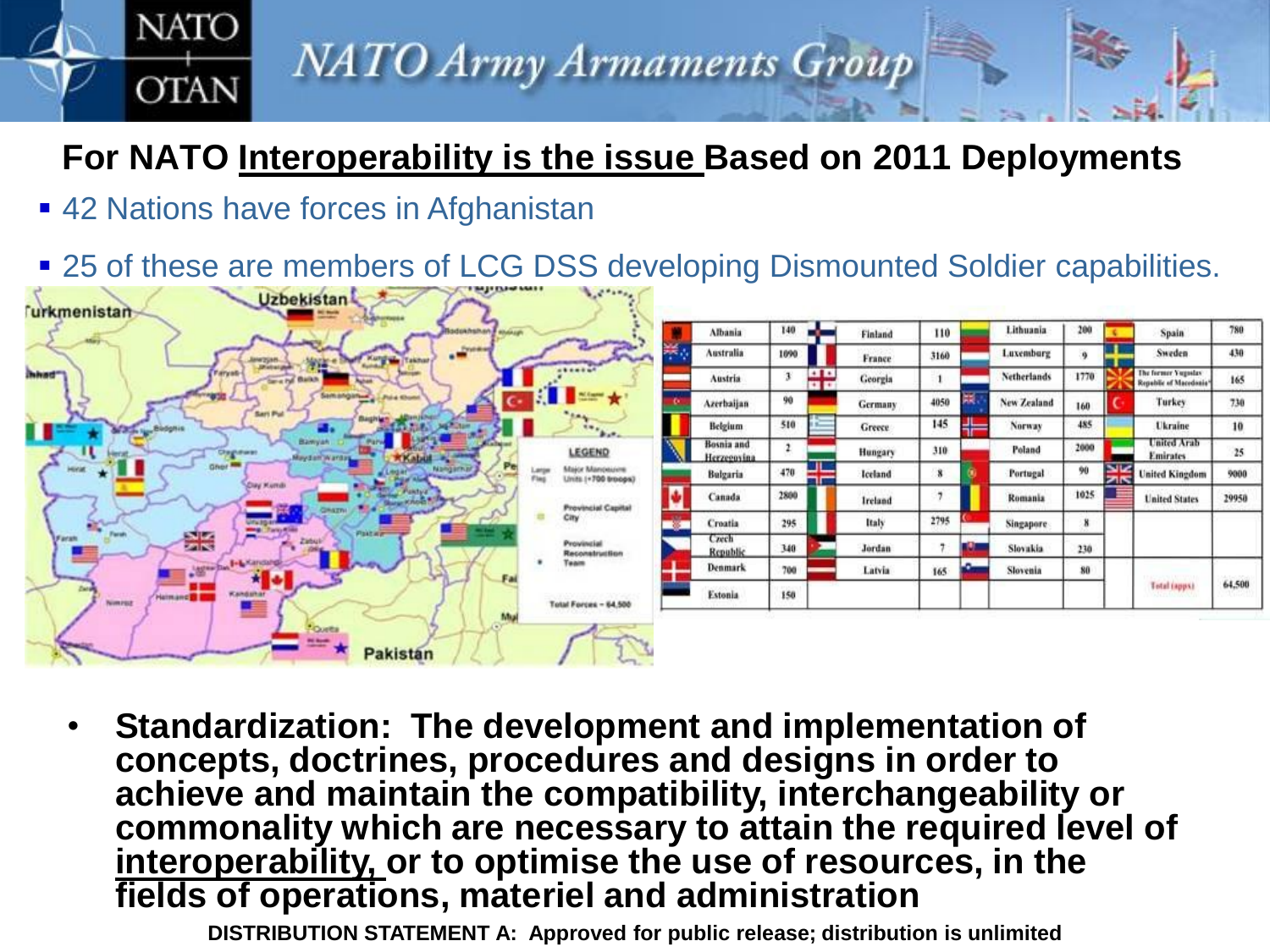# **Three Levels of Standardization** AAP 6 **Three Levels**

### • **Compatibility**: The suitability of products, processes or services for use together under specific conditions to fulfil relevant requirements without causing unacceptable interactions (04 Oct 2000).

- **Interchangeability:** The ability of one product, process or service to be used in place of another to fulfil the same requirements (04 Oct 2000).
- **Commonality**: The state achieved when the same doctrine, procedures or equipment are used (04 Oct 2000).

### **OUR GOAL is:**

**NATO** 

**OTAN** 

**<u>Interoperability:</u>** is the ability to act together coherently, effectively and efficiently to achieve Allied tactical, operational and strategic objectives (03 Dec 09)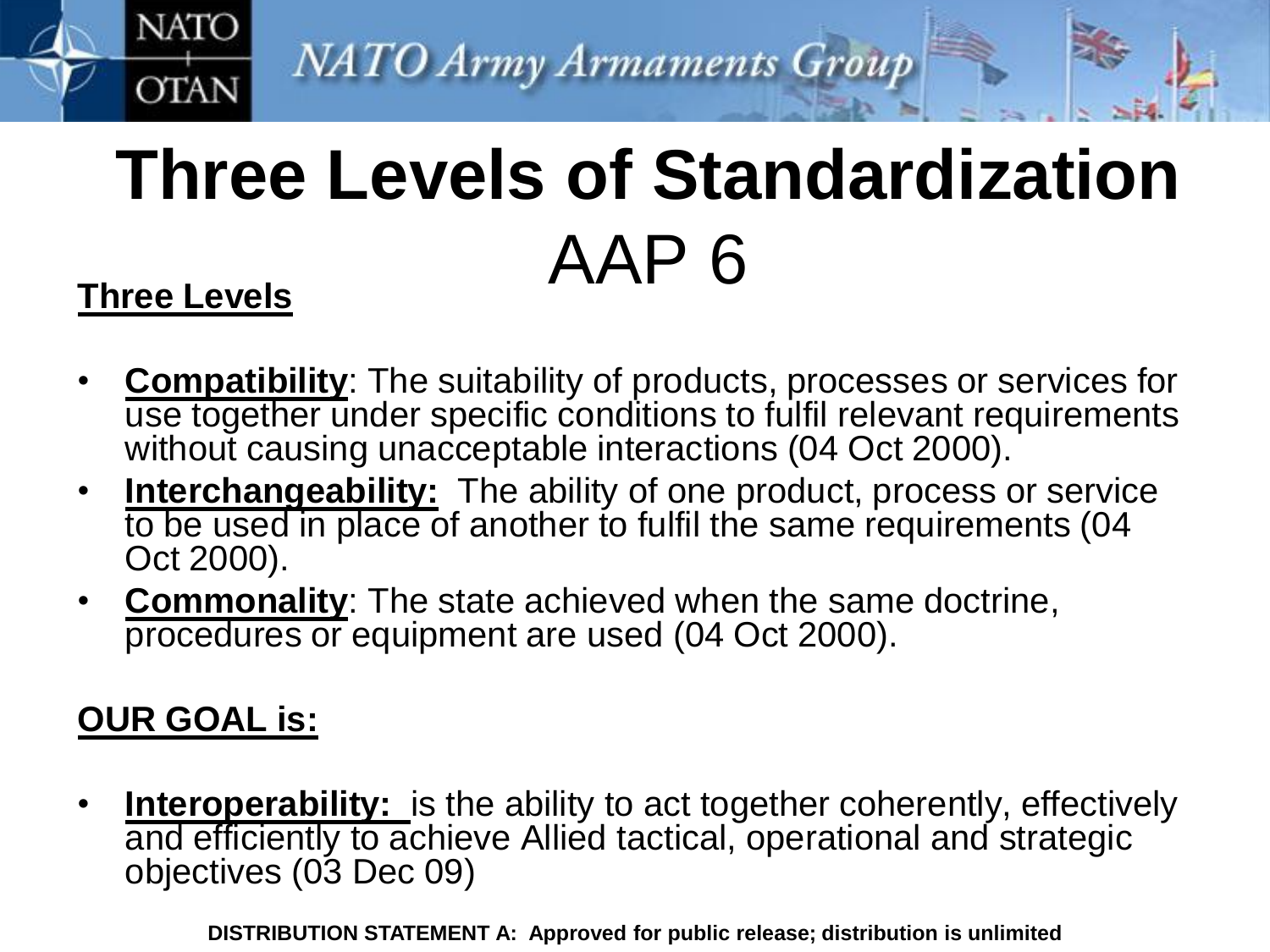### **NAAG Structure 2012, Major Non-Entitled Groups (\*)**



(\*) Groups are in no specific order

**NATO** 

**OTAN**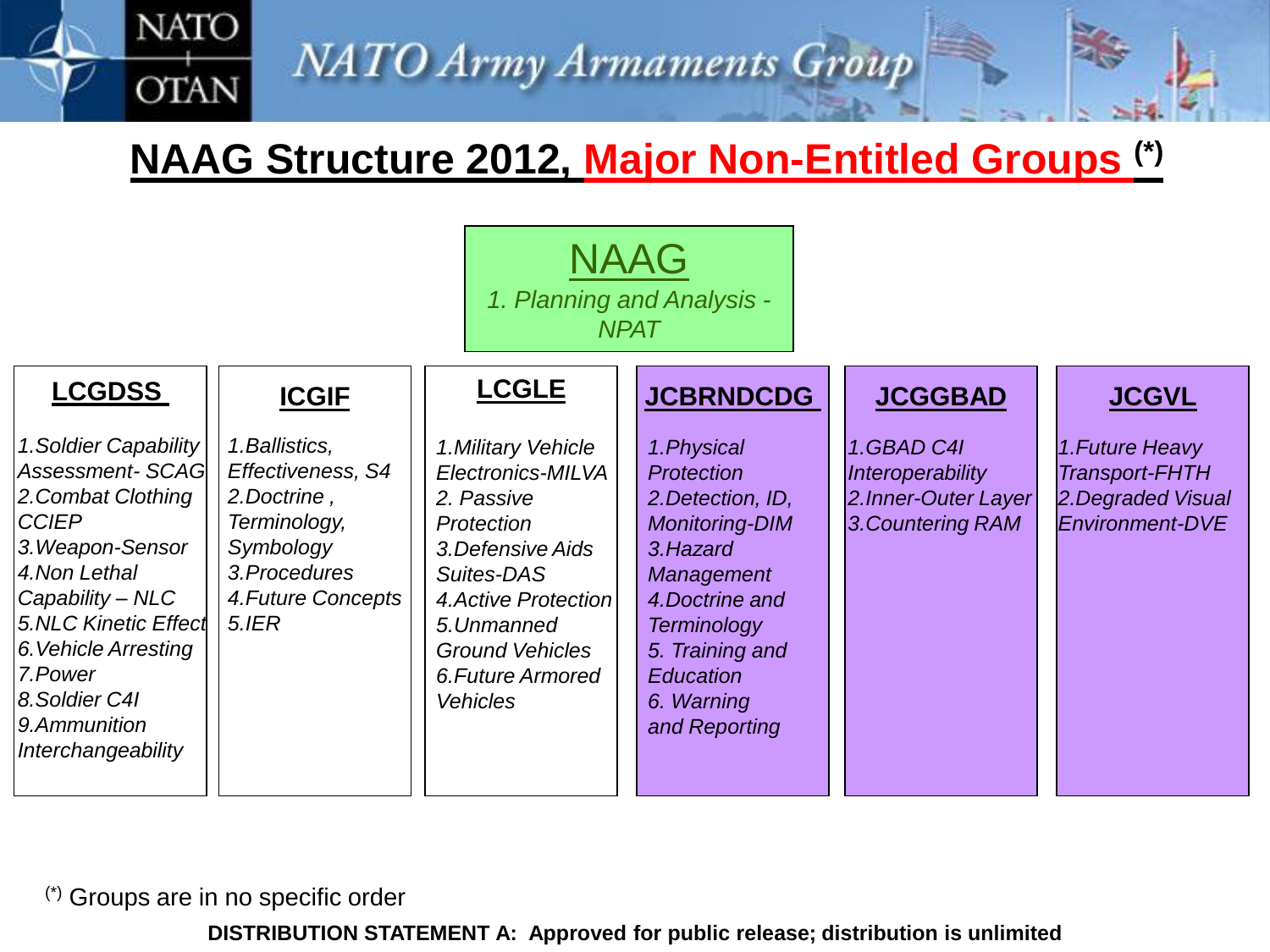**NATO** 

**OTAN** 

# ToR for Weapons & Sensors WG

- The group is responsible for all issues related to dismountable soldier's weapon systems, grenades and shoulder launched and guided anti-tank weapons, as well as dedicated sensors (including, but not limited to day and night sights, laser designators, tactical lights and fire control systems).
- **The group is responsible for training equipment as associated with our ToR equipment**
- The weapon system includes the weapon itself, different types of ammunition and the dedicated accessories.
- The group is also responsible for the interface of the weapons and sensors with the various other parts of the soldier system.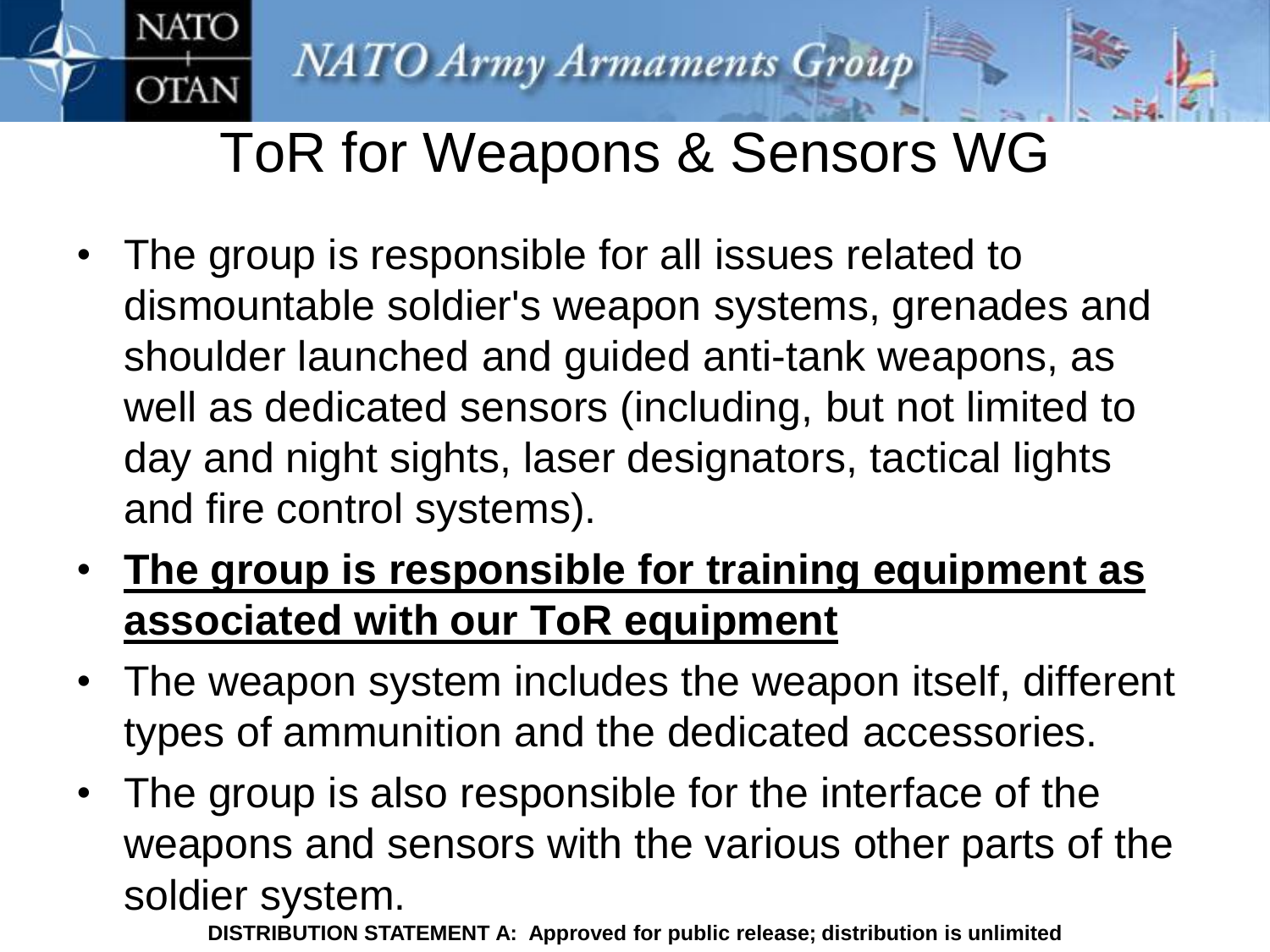# How is standardization done?

- At least 12 nations have to be interested.
- A ToE is formed.

**NATO** 

**OTAN** 

- They will develop a draft STANAG.
- This will be presented to the main group.
- It will be approved under a "silence procedure" (SP).
- The STANAG will then be sent to the NATO **Standardization Agency (NSA)** for ratification and implementation by the nations.
- Currently there are approx 1400 STANAG's.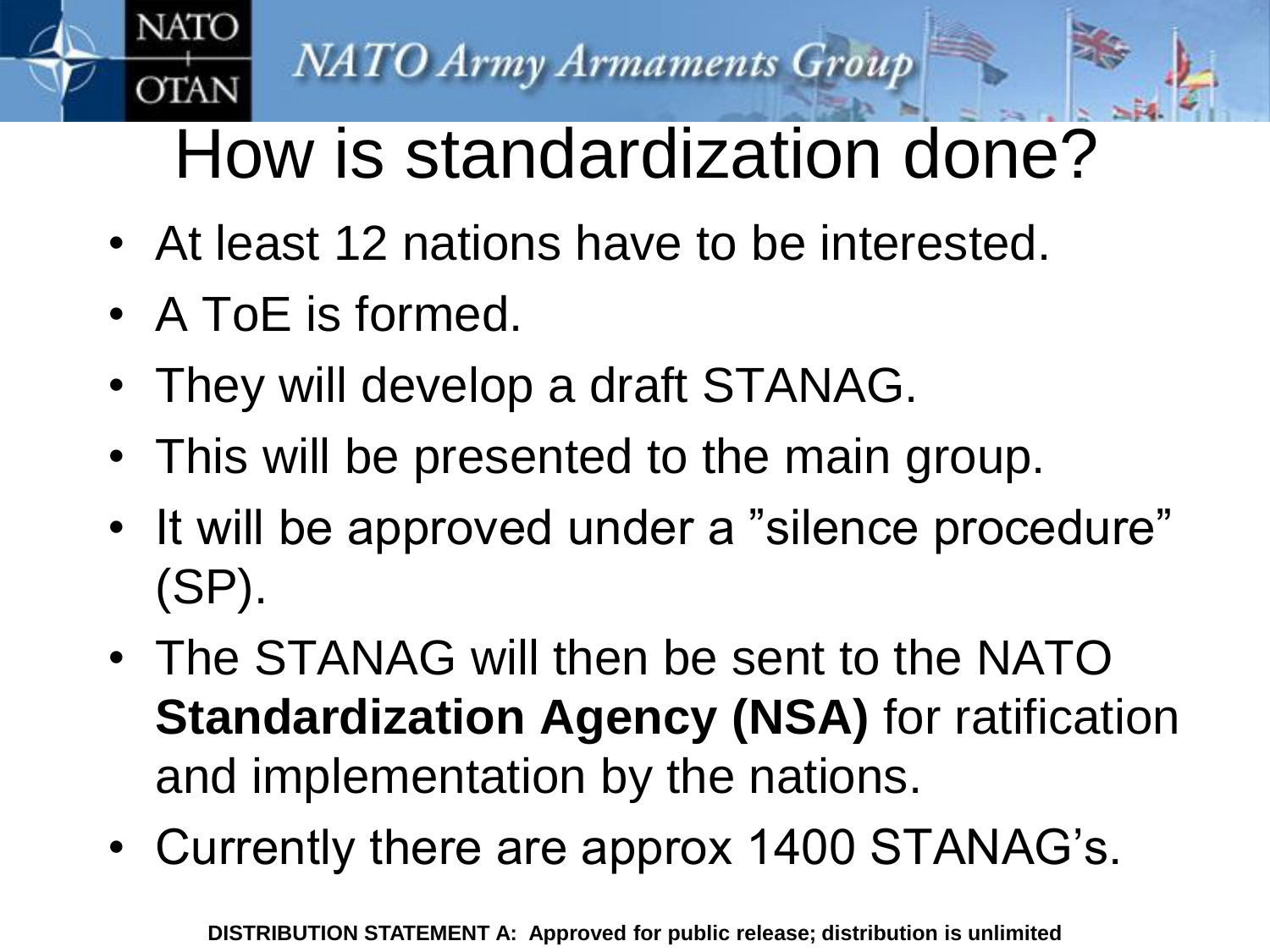

# Current work regarding W&S STANAG's (2014)

- **STANREC 4498 ED2 "Soldier Systems Representative Targets, Helicopters and Unarmored Vehicles**". DEU lead. Approved by LCGDSS. Endorsed by NAAG. NSA reports that Promulgation Date 17-10-2013 (Action Closed)
- **STANREC 4536 ED2 "Soldier Systems Representative Targets, Unfortified and Fortified Structures**". NLD lead. Approved by LCGDSS. Endorsed by NAAG. NSA reports that Promulgation Date 17-10-2013 . Spain provided additional information. (WITHOUT BREAKING OF SILENCE PROCEDURE). W&S will incorporate these comments during the next update of the STANREC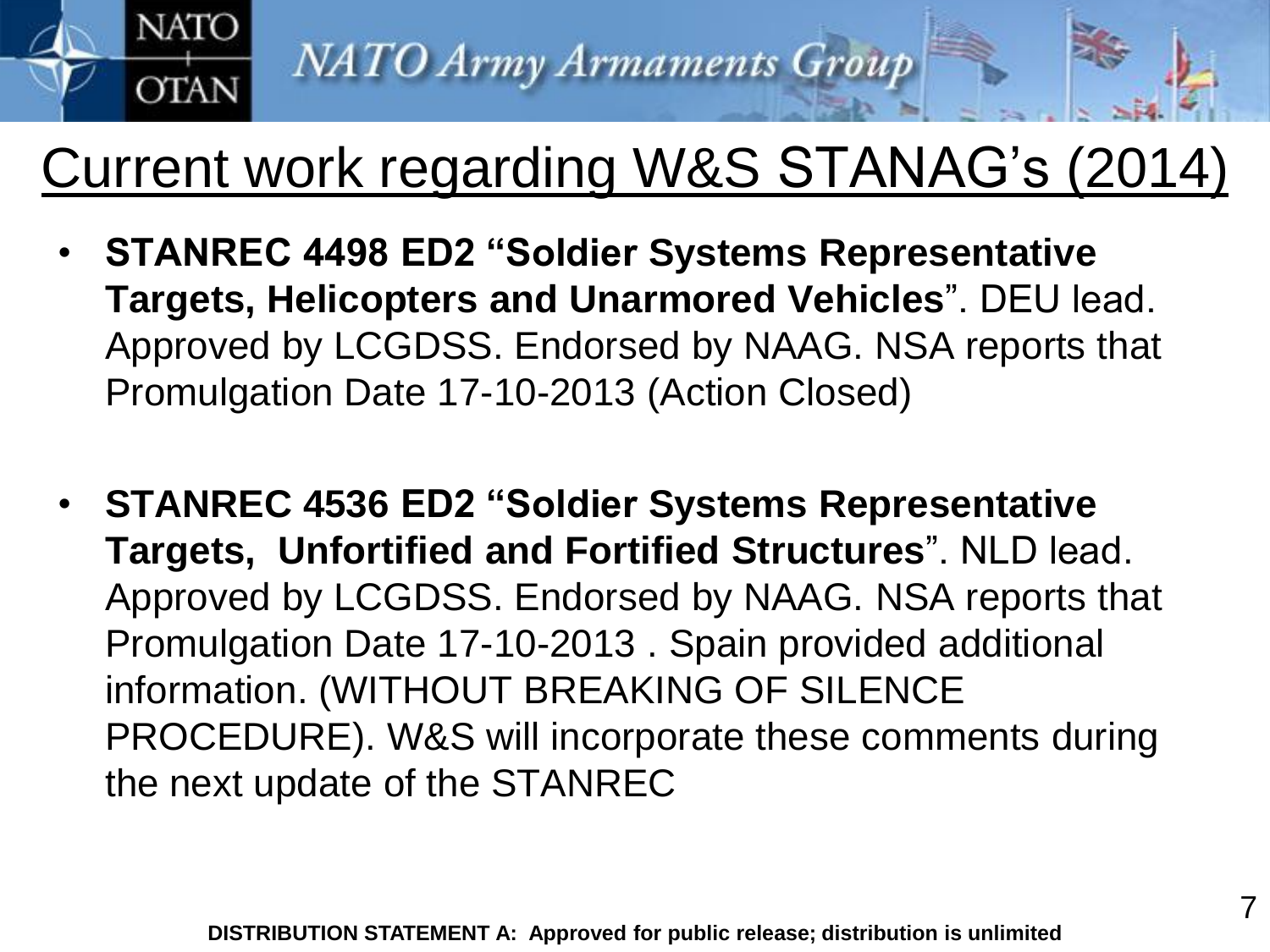

# Current work regarding W&S STANAG's (2014)

- **STANAG 4512 "**Dismounted Personnel Targets" **Need new Volunteer to update this STANAG**. Last update was on 2004-04-06.
- **STANAG 4513** "Incapacitation & Suppression" (GBR). GBR will provide the W&S group a draft update at the October 2014 meeting
- **STANAG 4740** NATO Powered Rail Closed: AC/225-D(2014)0002 under silence 14 March, covering AEP-90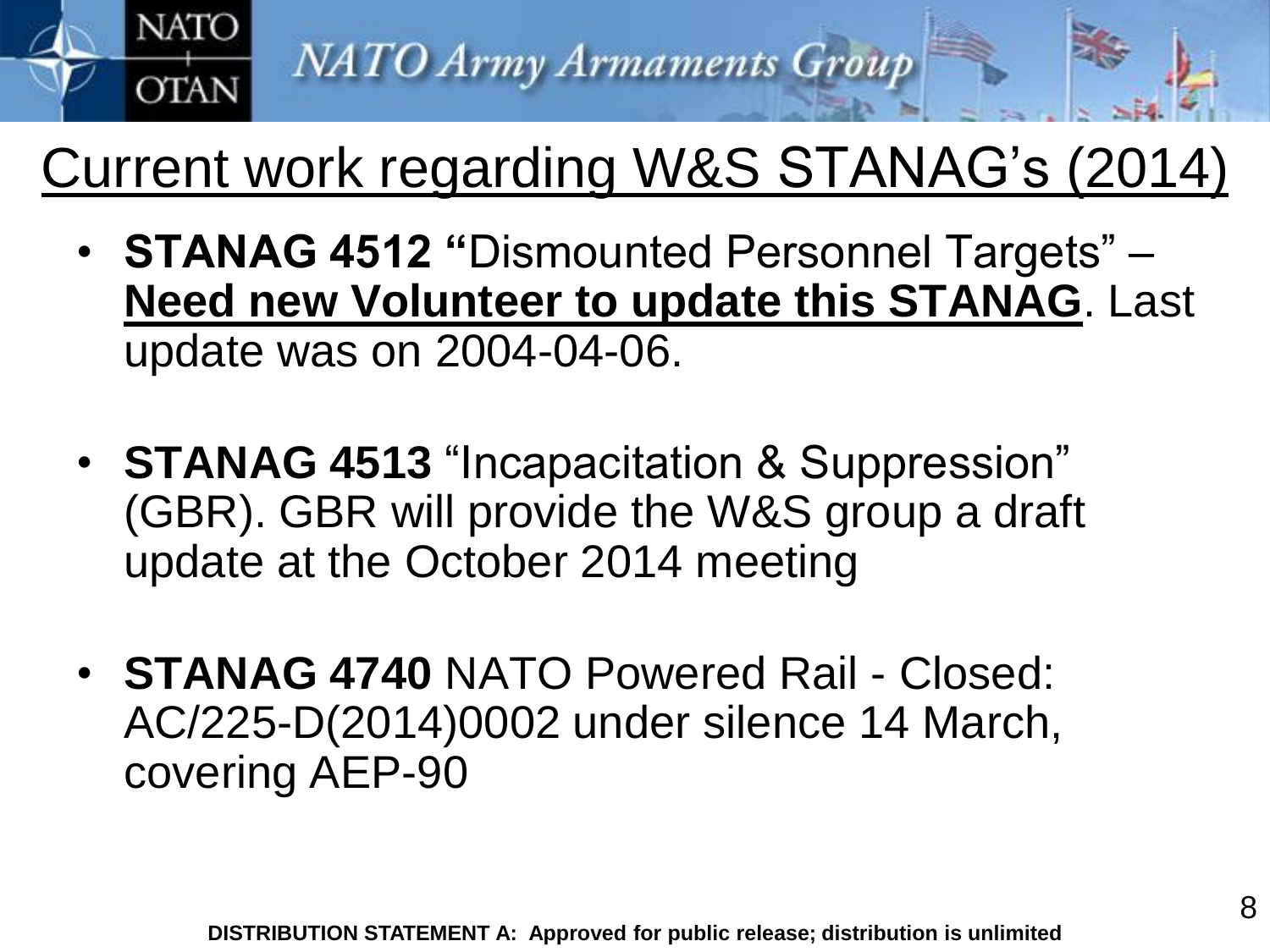# Current Team Of Experts - D/14

- **D/14 Team of Experts -** The purpose of this ToE is to update the D/14 NATO Small Arms Test Manual. The manual was jointly written in the 1960s by Belgium, France, Germany, Netherlands, United Kingdom and United States. The Manual was completely revised in the early 1970s by an international group of experts to define a series of assessment tests for small arms weapons and ammunitions. These tests are to assess the performance characteristics against agreed NATO requirements.
- Currently outdated

**NATO** 

**OTAN** 

• 13 Countries are participating in the rewrite of this document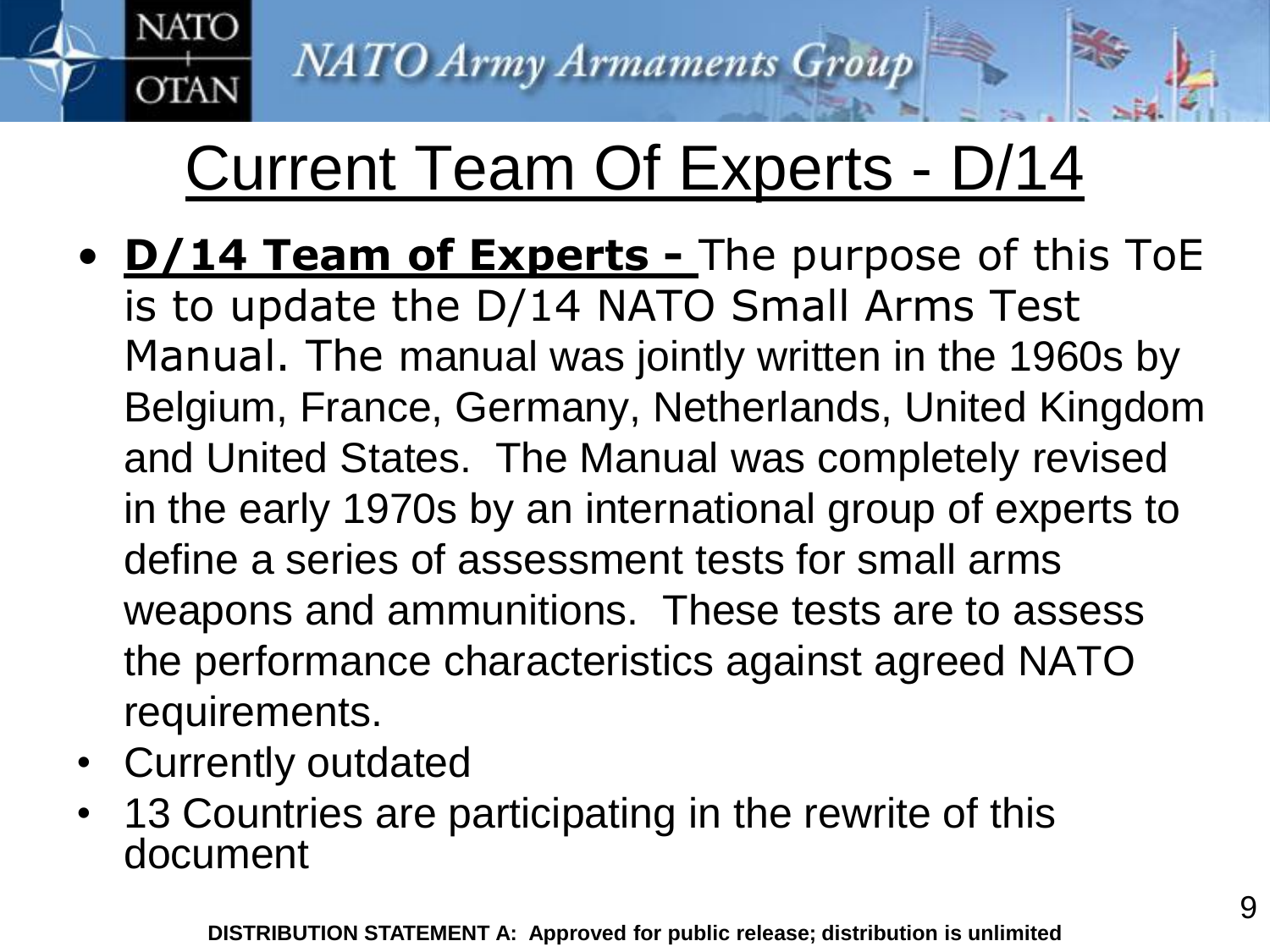

# Current Team Of Experts – Suppressors

• Why a ToE on Suppressors?

**NATO** 

**OTAN** 

- More NATO nations are now interested in the performance of weapon suppressors than ever before
- Recognised lack of standards for determining the full system level effectiveness of suppressors
- Simultaneous standardisation of all aspects would be too big, although all nations are working on methodologies.
- The first one to tackle (simplest!) Acoustic signature.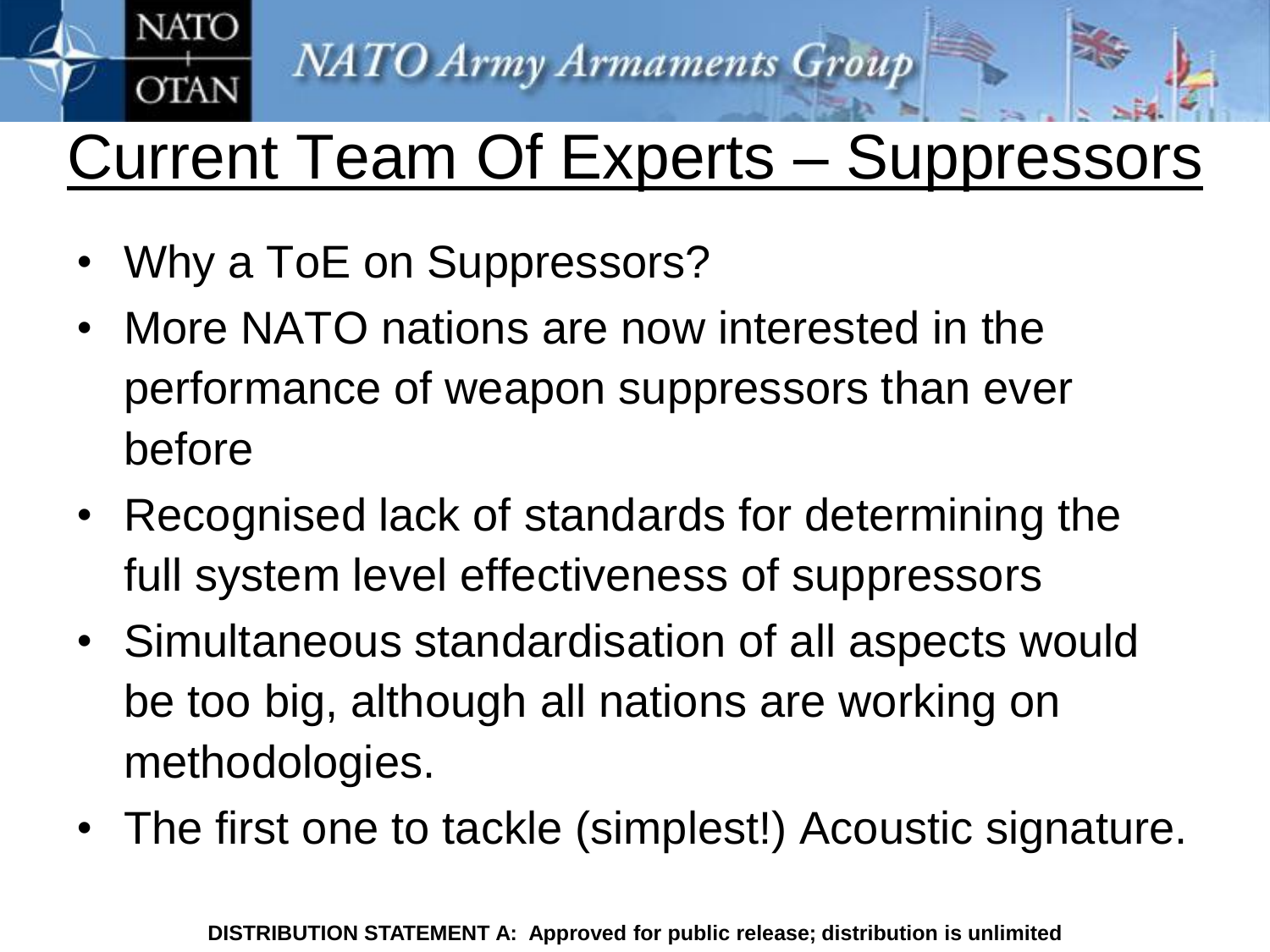# Acoustic signature measurement

Most common approach MIL-STD-1474D (or themes there of)

**NATO Army Armaments Group** 

- Although other similar methods are available.
- Recognised that none are optimised for Suppressor evaluation:
	- In the near field (repeatability)

**NATO** 

**OTAN** 

- Close to the ground or indoors (reflections)
- NIHL focus (detection and environmental noise pollution)
- Rendering down to simplistic MOPS (no frequency data)
- D14 Annex M attempt to provide method
- Develop robust standard considering practicalities
- 8 countries are actively participating in this ToE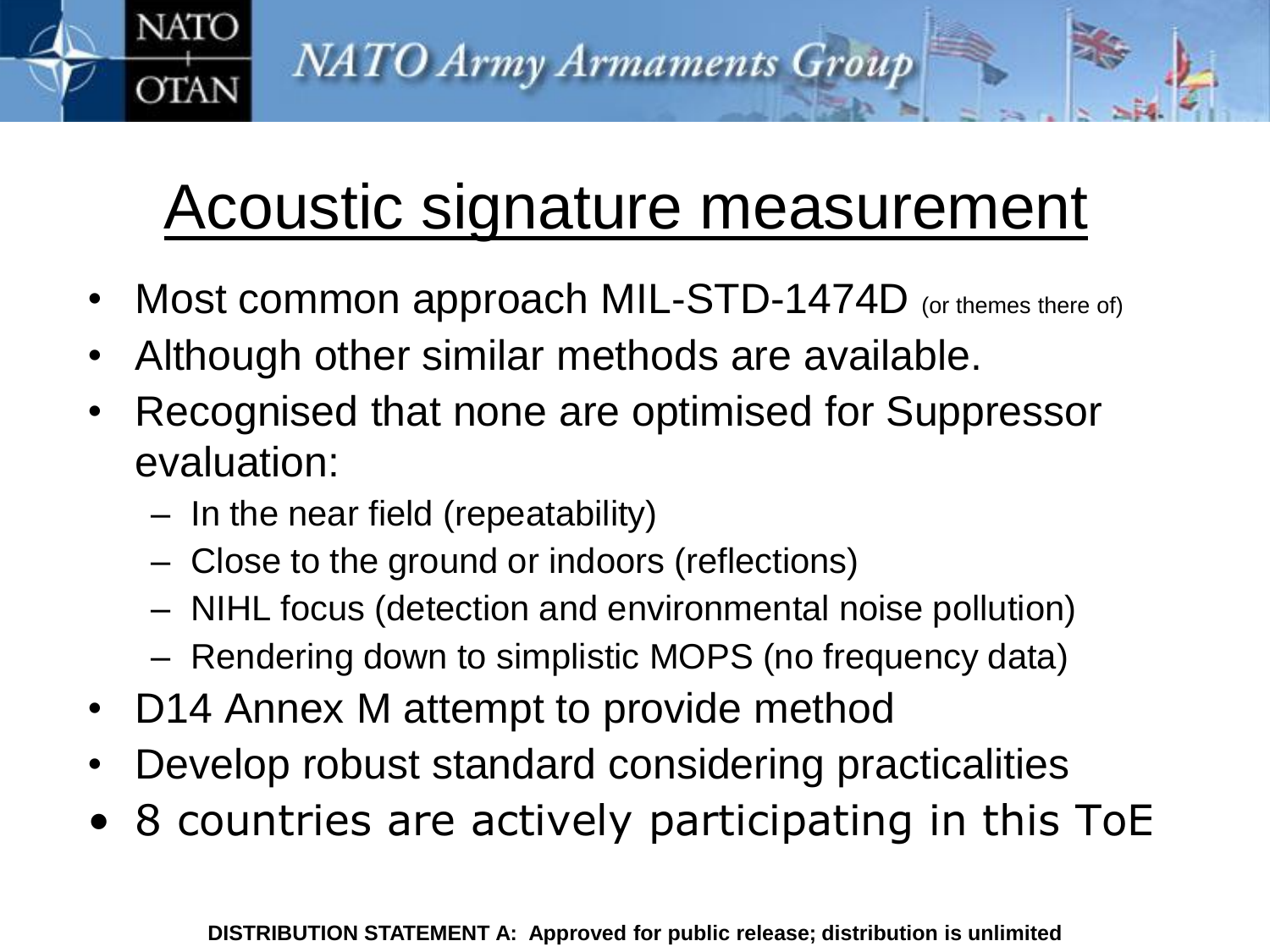# Current Team Of Experts – G/3 MG Cone

• Why a ToE on G/3 MG Cone?

**NATO** 

**OTAN** 

- Multiple NATO Nations have experienced significant mechanical failures of the G/3 MG pintle
- Those nations are involving industry to help create a standardized design for interoperability

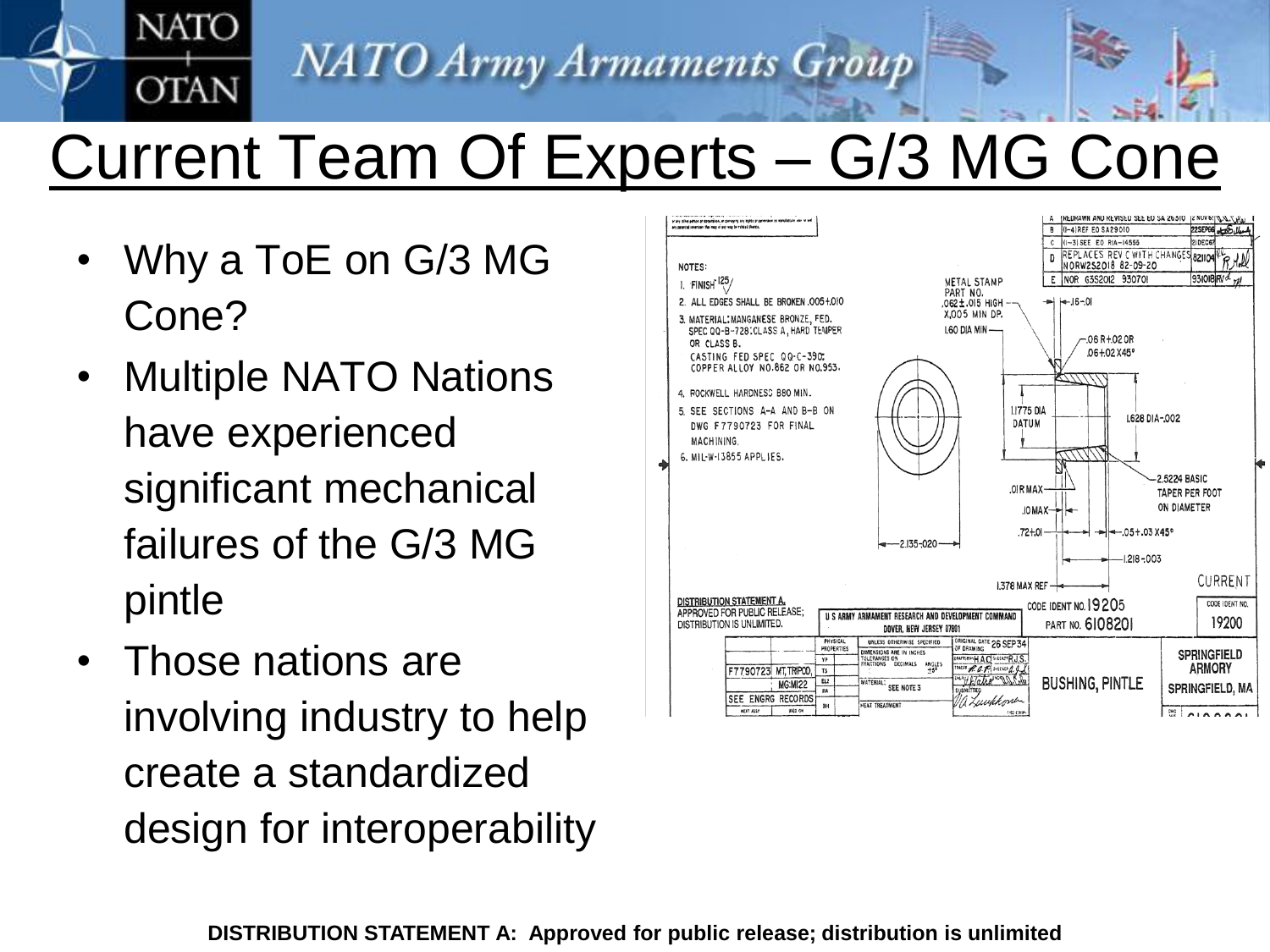# Current NATO D/7 Manual Update

- **D/7 Update: NATO requirements for Weapons and Sensors post 2025 draft reviewed for comments.** 
	- **Current draft includes future requirements for the:**
		- PDW: Handgun, Submachine gun, Assault rifle
		- Precision weapon: Medium range (<800m), Long range (>800m), Anti-materiel
		- Machine gun: Light (5.56), Medium (7.62), Heavy (12.7)
		- Grenade launcher: Shoulder fired, Automatic
		- Shotgun

**NATO** 

**OTAN** 

– **Weapon enablers**: Close combat sights, Telescopic sights, Range finders, Fire control systems, Image intensifiers (I<sup>2</sup>), Thermal weapon sights, Fused night vision sights, Weapon flashlights, Laser aiming and illuminators, Observer target acquisition system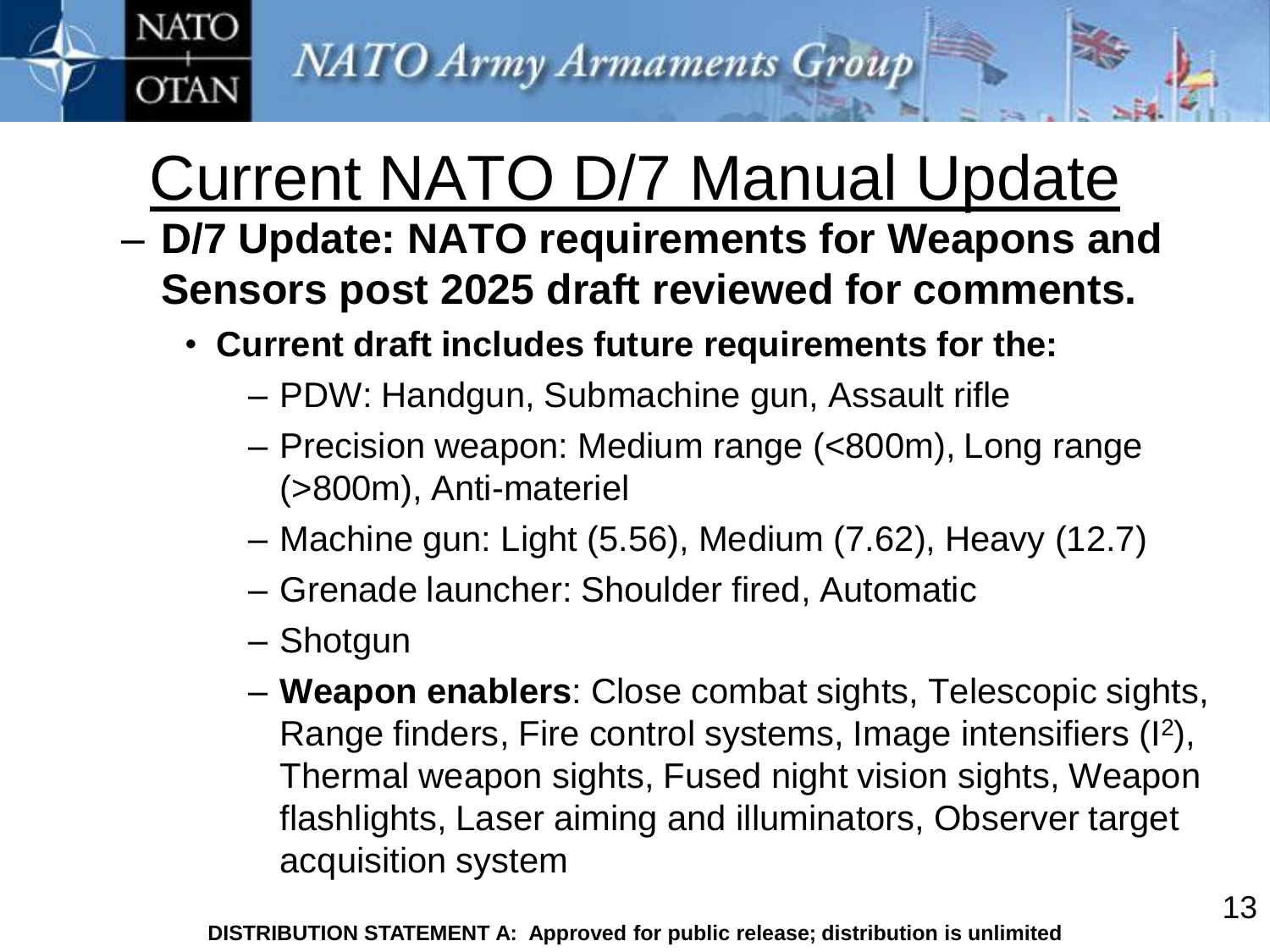**NATO** 

**OTAN** 

# Current NATO D/7 Manual Update

- **D/7 Update: NATO requirements for Weapons and Sensors post 2025 draft reviewed for 1st comments.** 
	- **Current draft includes future requirements for the:**
		- **Weapon accessories**: Bayonets, Bipods, Suppressors, Shot counters, Slings
		- **Training accessories**: Blank firing adapters, Laser Training systems, Paint marking systems, Short range training systems
		- **Future technological approach chapter:** to be added to propose revolutionary new approaches and capability.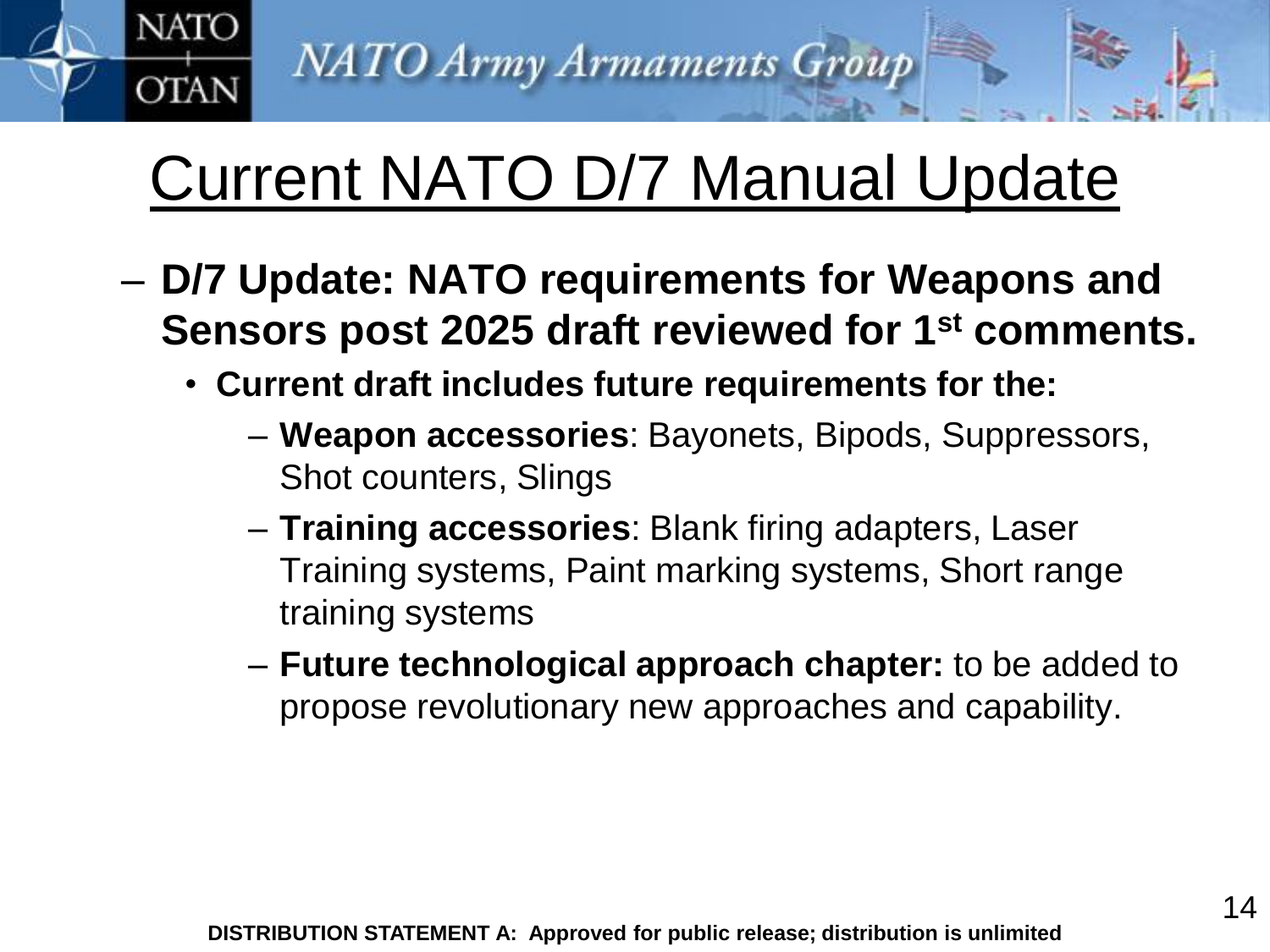

## **W&S meetings** (since the Fall 2013 meeting of LCGDSS):

### **Main Body:**

- **Adelaide** (AUS): 17-19 Feb 2014 28 delegates from 13 countries
- **Prague:** Oct 2014
- **Spring 2015 (Canada)**

### **D/14 ToE**

- **Adelaide** (AUS): 19 20 Feb 2014 26 delegates from 13 countries
- **Spain :** 24th to 26th June 2014
- **Prague:** Oct 2014
- **Spring 2015 Canada)**
- **3 others in 2015**

### **G3 ToE**

- **Adelaide** (AUS): 19 Feb 2014 26 delegates from 13 countries
- **Olso:** May 2014
- **Prague:** Oct 2014
- **Spring 2015 Canada)** 15 **DISTRIBUTION STATEMENT A: Approved for public release; distribution is unlimited**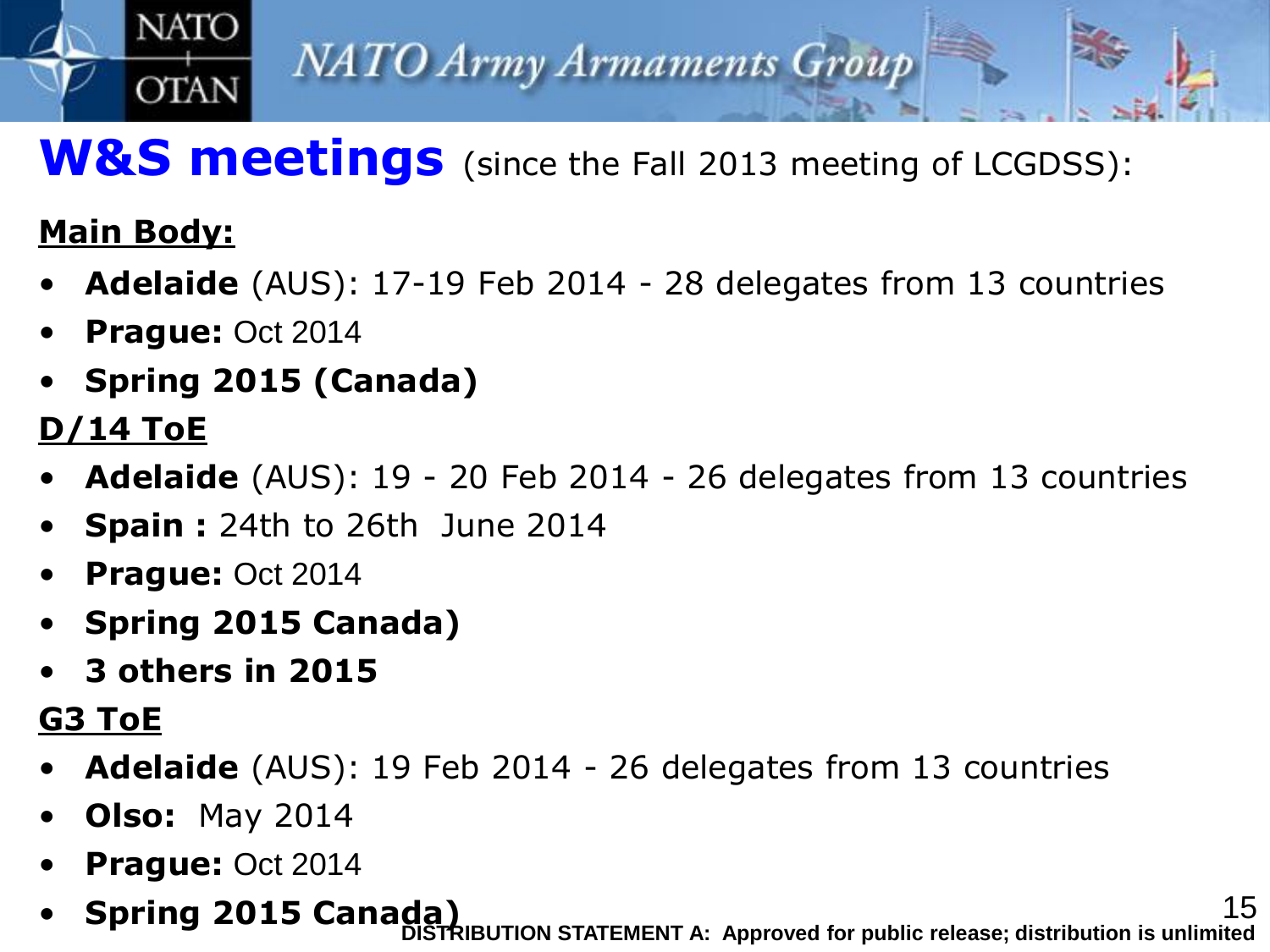

### **W&S meetings** (since the Fall 2013 meeting of LCGDSS (cont)):

### **Suppressor ToE**

**NATO** 

- **VTC** : 17 Dec 2013 18 delegates from 8 countries
- **Henderson** (USA): 13-15 Jan 2014 17 delegates from 8 countries also with 9 Industry Leaders
- **VTC** : 8 April 2014
- **Spain or Germany:** 24th to 26th June 2014
- **Naval Surface Warfare Centre, Crane, Indiana** (USA): Sept 2014
- **Prague:** Oct 2014
- **VTC** : Nov 2014
- **Norway (Tromso?)** : Jan 2015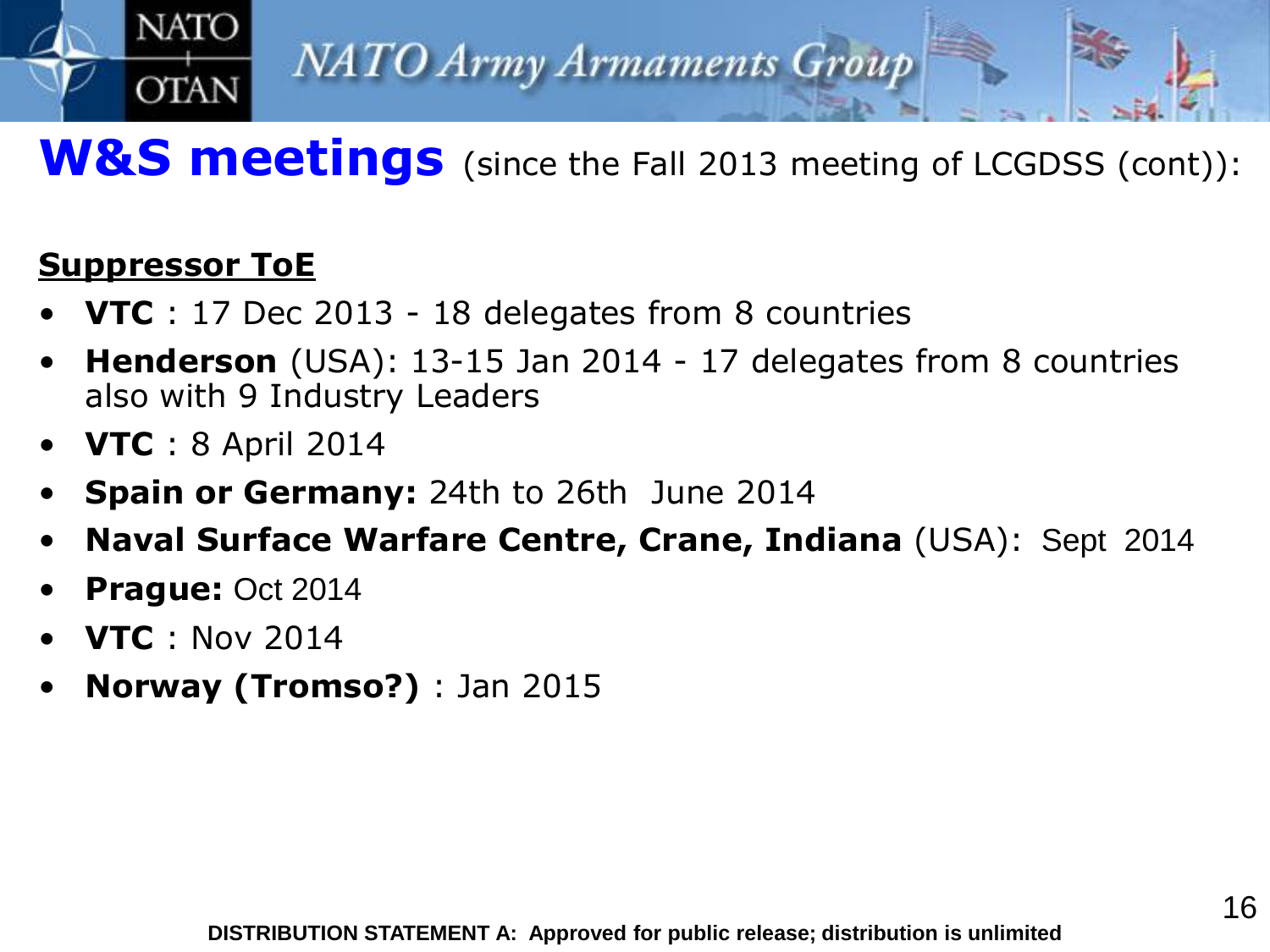

# National updates

- Our information exchange has shown that many nations have similar programs.
- Many nations are:
	- Facing budget cuts and delayed upgrades
	- Upgrading their Equipment (see Matrices)
	- Are experiencing the same reliability issues (More comments to follow)

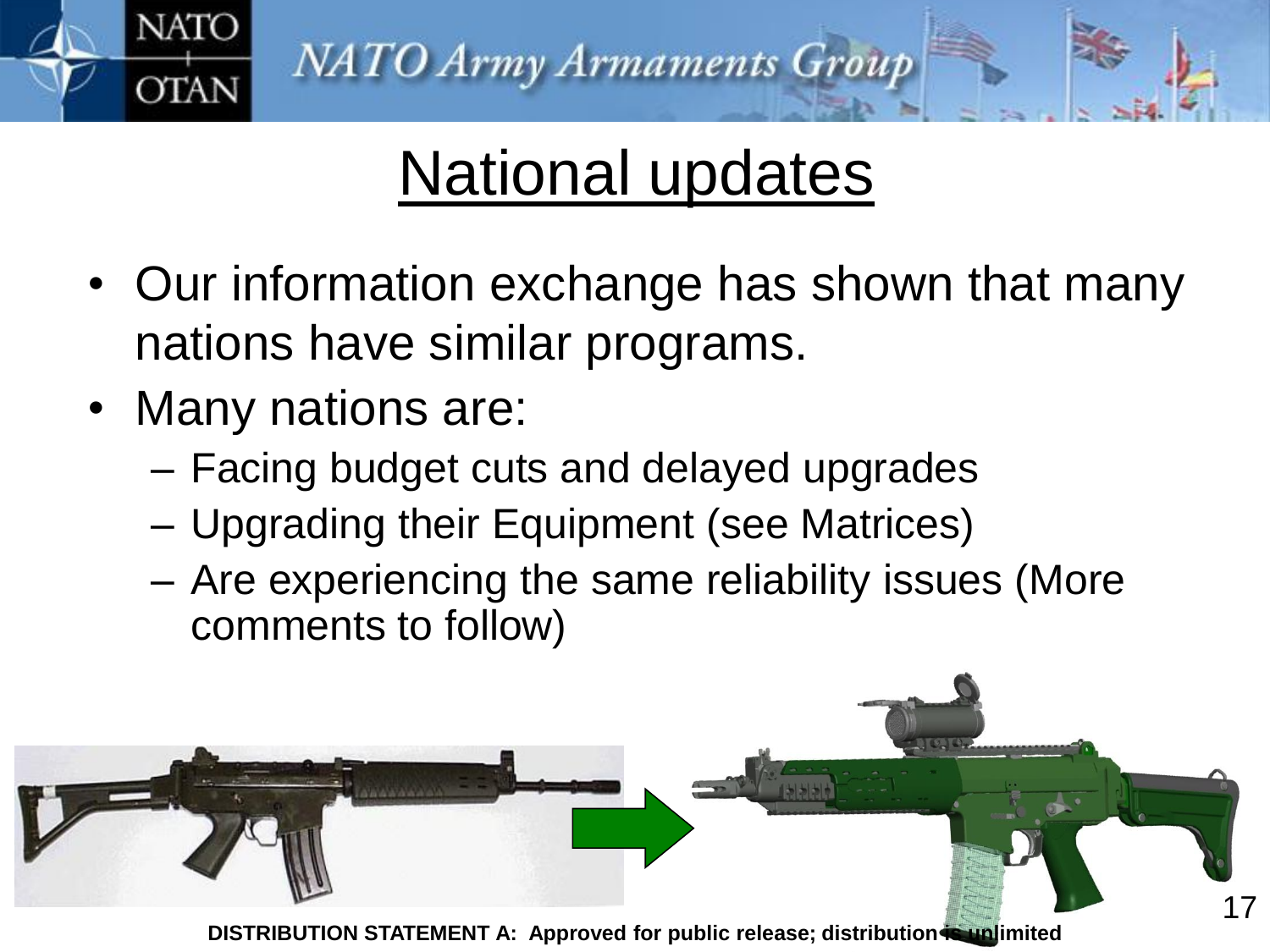# Ongoing and Future Programs Matrix





CCO = Close Combat Optics GL FCS = Grenade Launcher Fire Control System

**NATO** 

**OTAN** 

Updated Feb 20, 2014<br>
System System System The D. 2014<br>
RIBUTION STATEMENT A: Approved for public release: distribution is unlimited M = Laser Aiming Module **DISTRIBUTION STATEMENT A: Approved for public release; distribution is unlimited**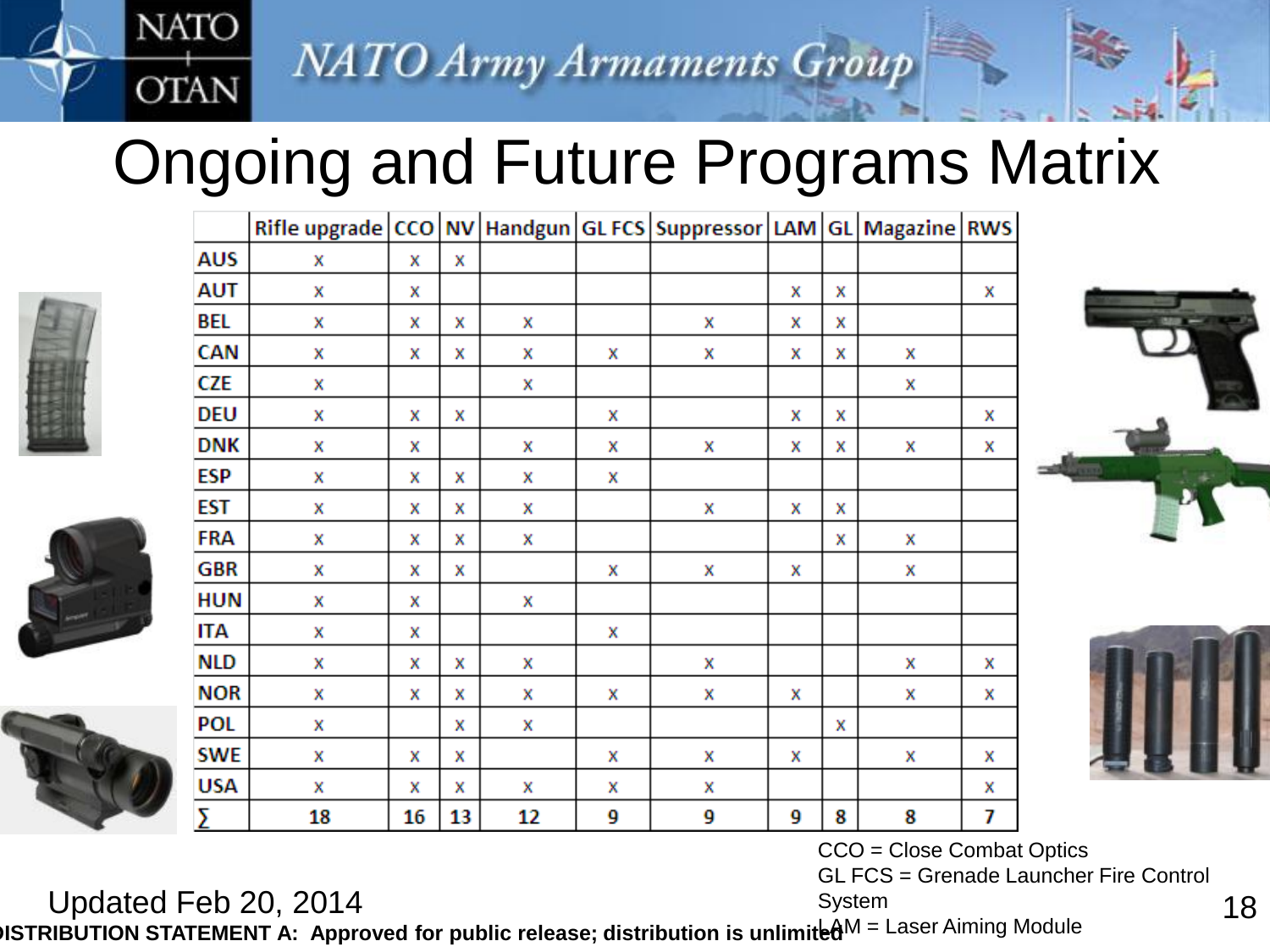# JSSAP Investment into Common Capability

**NATO Army Armaments Group** 

- Supporting the mission of NATO with manpower and SME
- Participating in multiple ToE and at multiple echelons
- Representing the Warfighter

**NATO** 

**OTAN** 

• Ensuring our Warfighters have the Capabilities they need